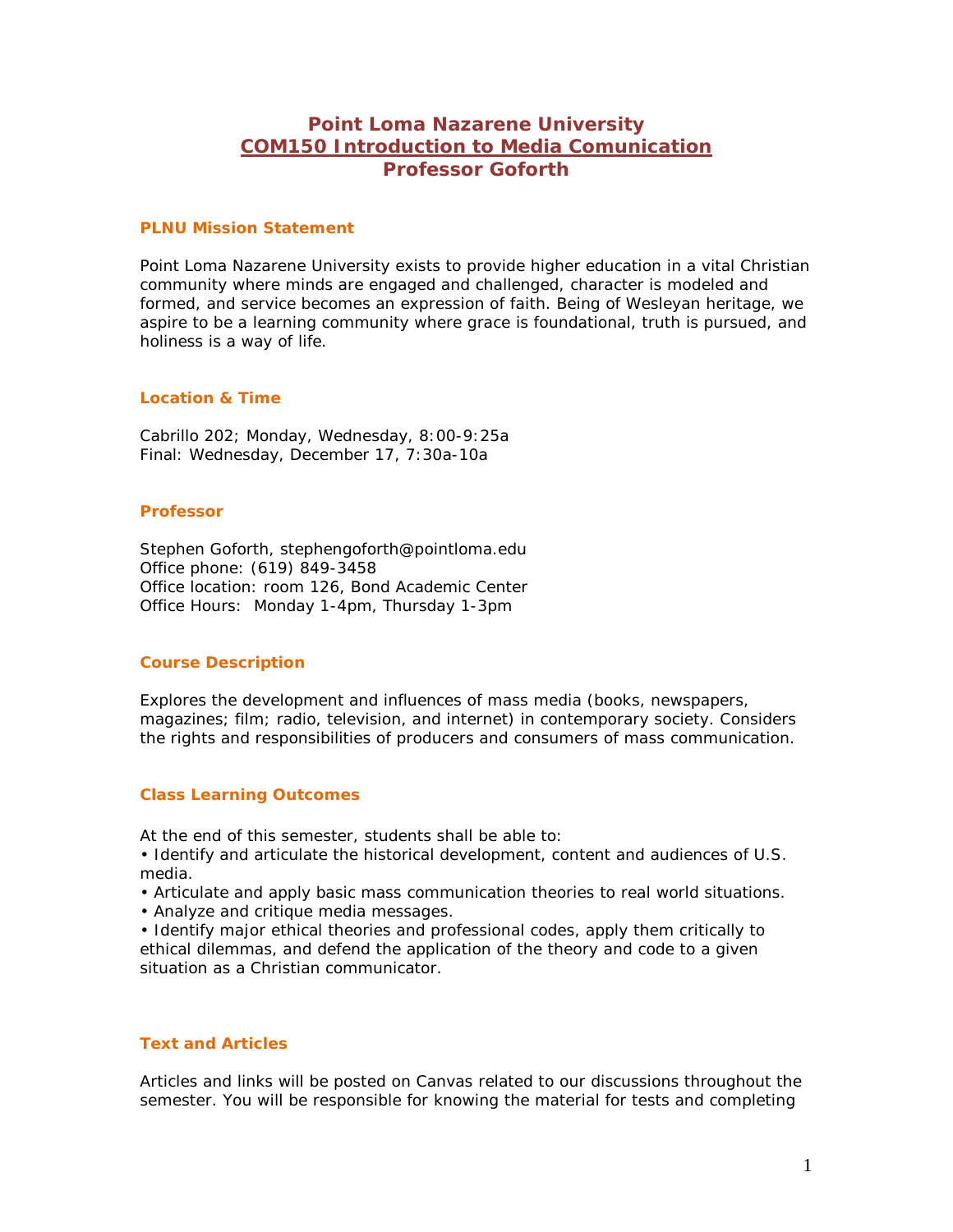any assignments given out any day you miss. If you miss an in-class exercise for an unexcused absence, you will be given a zero. These quizzes and exercises cannot be made up.

Our text for the class: *Media Shift: Journalism in a Connected World*, Stephen Goforth, 3<sup>nd</sup> Edition (2012).

## **Criterion for Success**

Total points obtained on each of the areas listed in grading will be converted based on the indicated percentage and your final grade will be computed based on the following scale:

> $A \quad 90 - 100\%$ B 80 – 89%  $C$  70 – 79%  $D \quad 60 - 69\%$ F Below - 60%

Breakdown of Grading Percentages:

| 44%   |     |
|-------|-----|
| 35%   |     |
| 10%   |     |
|       | 10% |
| $1\%$ |     |
|       |     |

No grades will be given over the phone or by e-mail.

## **Participation**

This course requires your active involvement. If you want to learn as much as possible, you should come to class ready to initiate ideas, share relevant experiences, reflect on what others say, and discuss the readings, videos, etc. Strive to see other points of view and consider them critically. As a member of this class you are expected to be respectful toward others and their views, even when they radically oppose your beliefs. Listen respectfully to others but don't shy away from expressing your own ideas. Don't be afraid to wade in and soak up all you can.

I'll be asking your opinion on some controversial issues. I don't want you to simply reflect back what you believe I already think. I want to hear your own opinion. Be ready to not only explain but defend your positions. **Attendance**

Missing a class means losing points for attendance, participation and in class work. If you must miss a class for a valid reason (illness, family emergency, school activity etc) then documentation will be required.

Tardiness disrupts the class environment and hinders your own learning. If you arrive after the role has been sent around for everyone to sign in, you'll be docked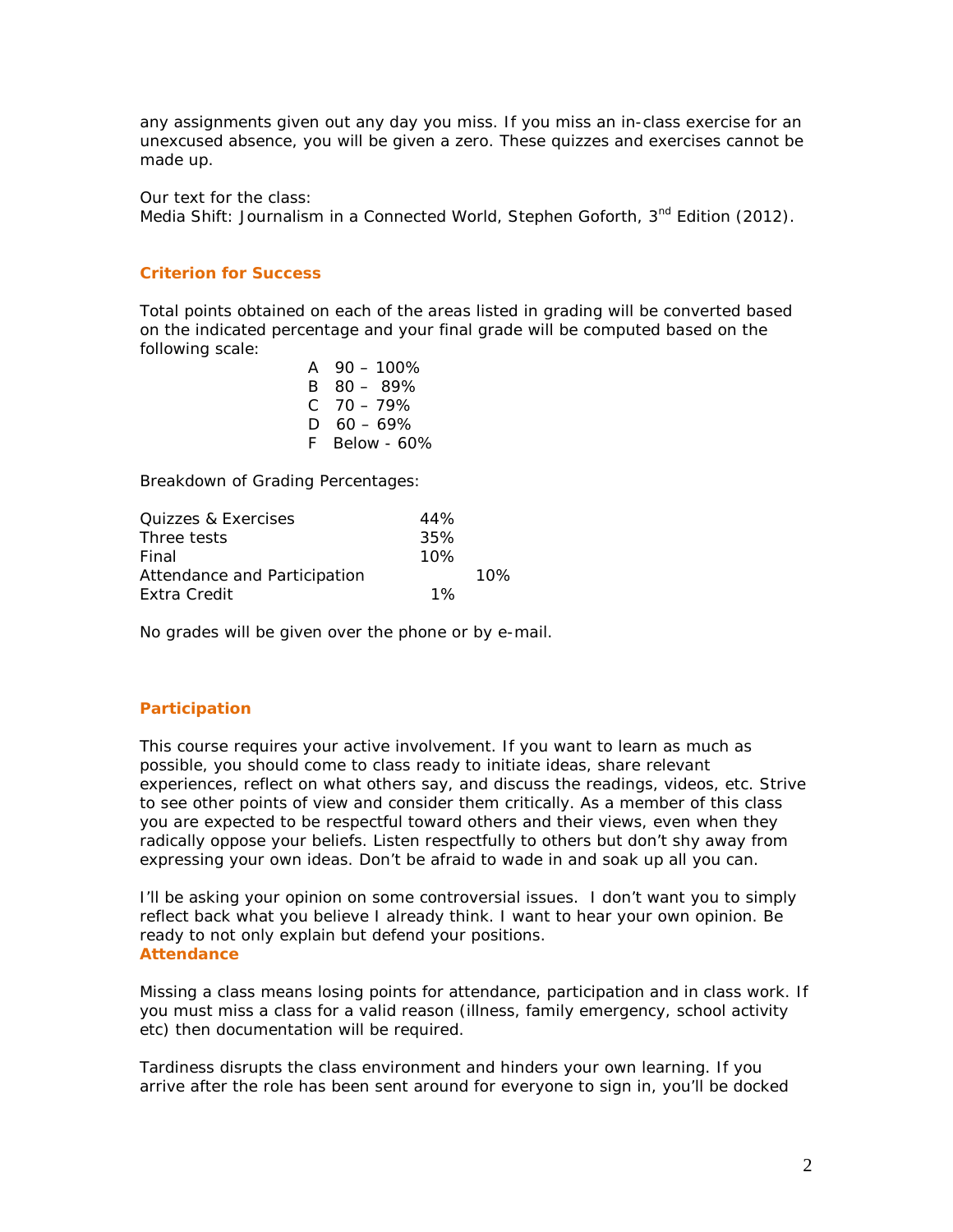half of an absence. You will also lose half credit for class attendance any day you leave early.

Please read the Class Attendance section of your PLNU Catalog, carefully. If students miss more than 10% of class meetings (approx. 4 for a MWF course and 3 classes for a TTH course), faculty members may file a written report which may result in de-enrollment from the course. If you miss more than 20% of class meetings (approx. 8 for a MWF course and 6 classes for a TTH course), you may be de-enrolled without notice. De-enrollment may have serious consequences on residence, athletic, and scholarship requirements; it may also necessitate a reduction or loss in your financial aid.

Articles and links will be posted on Canvas related to our discussions throughout the semester. You will be responsible for knowing the material for tests and completing any assignments given out any day you miss. If you miss an in-class exercise for an unexcused absence, you will be given a zero. These quizzes and exercises cannot be made up.

Attendance is vital to your success in this class both because of the quizzes you will need to take and the fact that the class discussion will lead to both potential essay topics as well as questions for the final exam.

#### **FERPA**

In compliance with federal law, neither PLNU student ID nor social security number should be used in publically posted grades or returned sets of assignments without student written permission. This class will meet the federal requirements by (each faculty member choose one strategy to use: distributing all grades and papers individually; requesting and filing written student permission; or assigning each student a unique class ID number not identifiable on the alphabetic roster.). Also in compliance with FERPA, you will be the only person given information about your progress in this class unless you have designated others to receive it in the "Information Release" section of the student portal. See [Policy Statements](http://www.pointloma.edu/experience/academics/catalogs/undergraduate-catalog/policy-statements) in the undergrad student catalog.

#### **Academic Accommodations**

While all students are expected to meet the minimum academic standards for completion of their courses as established by the instructors, students with special needs may require academic accommodations. At Point Loma Nazarene University, students requesting academic accommodations must file documentation with the Disability Resource Center (DRC), located in the Bond Academic Center. Once the student files documentation, the Disability Resource Center contacts the student's instructors and provides written recommendations for reasonable and appropriate accommodations to meet the individual needs of the student. This policy assists the university in its commitment to full compliance with Section 504 of the Rehabilitation Act of 1973, the Americans with Disabilities (ADA) Act of 1990, and ADA Amendments Act of 2008, all of which prohibit discrimination against students with special needs and guarantees all qualified students equal access to the benefits of PLNU programs and activities.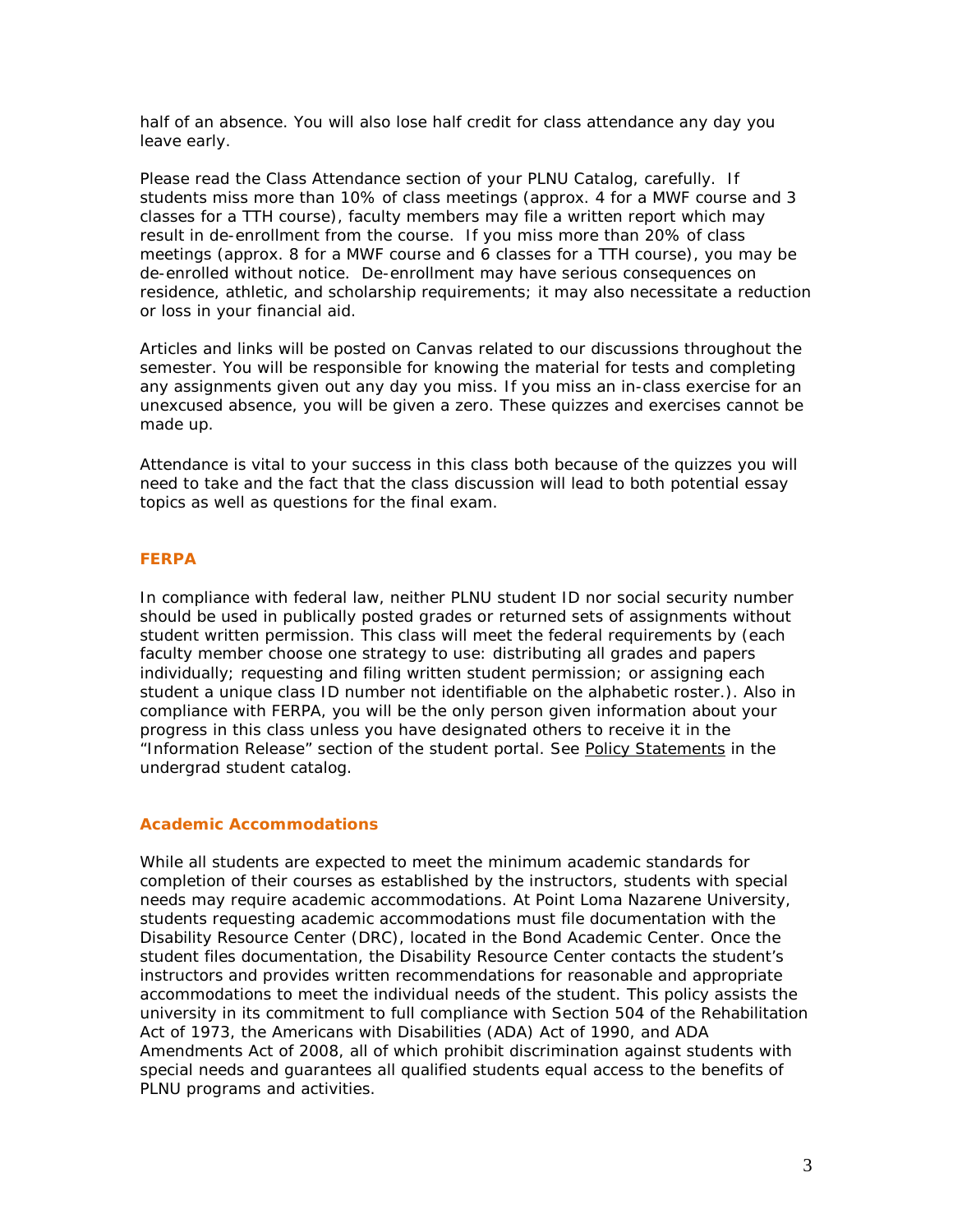Students have the right to appeal decisions regarding academic accommodations. In order to provide prompt and equitable resolution, the student must submit a written or verbal statement to the Director of Academic Advising who will conduct the appeal process in consultation with the Vice President for Student Development.

### **Academic Honesty**

The Point Loma Nazarene University community holds the highest standards of honesty and integrity in all aspects of university life. Any violation of the university's commitment is a serious affront to the very nature of Point Loma's mission and purpose.

Violations of academic honesty include cheating, plagiarism, falsification, aiding academic dishonesty, and malicious interference.

**Cheating** is the use of unauthorized assistance that results in an unfair advantage over other students. It includes but is not limited to: Bringing and/or using unauthorized notes, technology or other study aids during an examination; looking at other students' work during an exam or in an assignment where collaboration is not allowed; attempting to communicate with other students in order to get help during an exam or in an assignment where collaboration is not allowed; obtaining an examination prior to its administration; allowing another person to do one's work and submitting it as one's own; submitting work done in one class for credit in another without the instructor's permission.

**Plagiarism** is the use of an idea, phrase or other materials from a source without proper acknowledgment of that source. It includes but is not limited to: The use of an idea, phrase, or other materials from a source without proper acknowledgment of that specific source in a work for which the student claims authorship; the misrepresentation and/or use of sources used in a work for which the student claims authorship; the use of papers purchased online as all or part of an assignment for which the student claims authorship; submitting written work, such as laboratory reports, computer programs, or papers, which have been copied from the work of other students, with or without their knowledge and consent.

**Falsification** is the alteration of information or forging of signatures on academic forms or documents. It includes but is not limited to: using improper methods of collecting or generating data and presenting them as legitimate; altering graded work and submitting it for re-grading; falsifying information on official academic documents such as drop/add forms, incomplete forms, petitions, recommendations, letters of permission, transcripts or any other university document; misrepresenting oneself or one's status in the university.

**Aiding academic dishonesty** is assisting another person in violating the standards of academic honesty. It includes but is not limited to: Allowing other students to look at one's own work during an exam or in an assignment where collaboration is not allowed; providing information, material, or assistance to another person knowing that it may be used in violation of academic honesty policies; providing false information in connection with any academic honesty inquiry.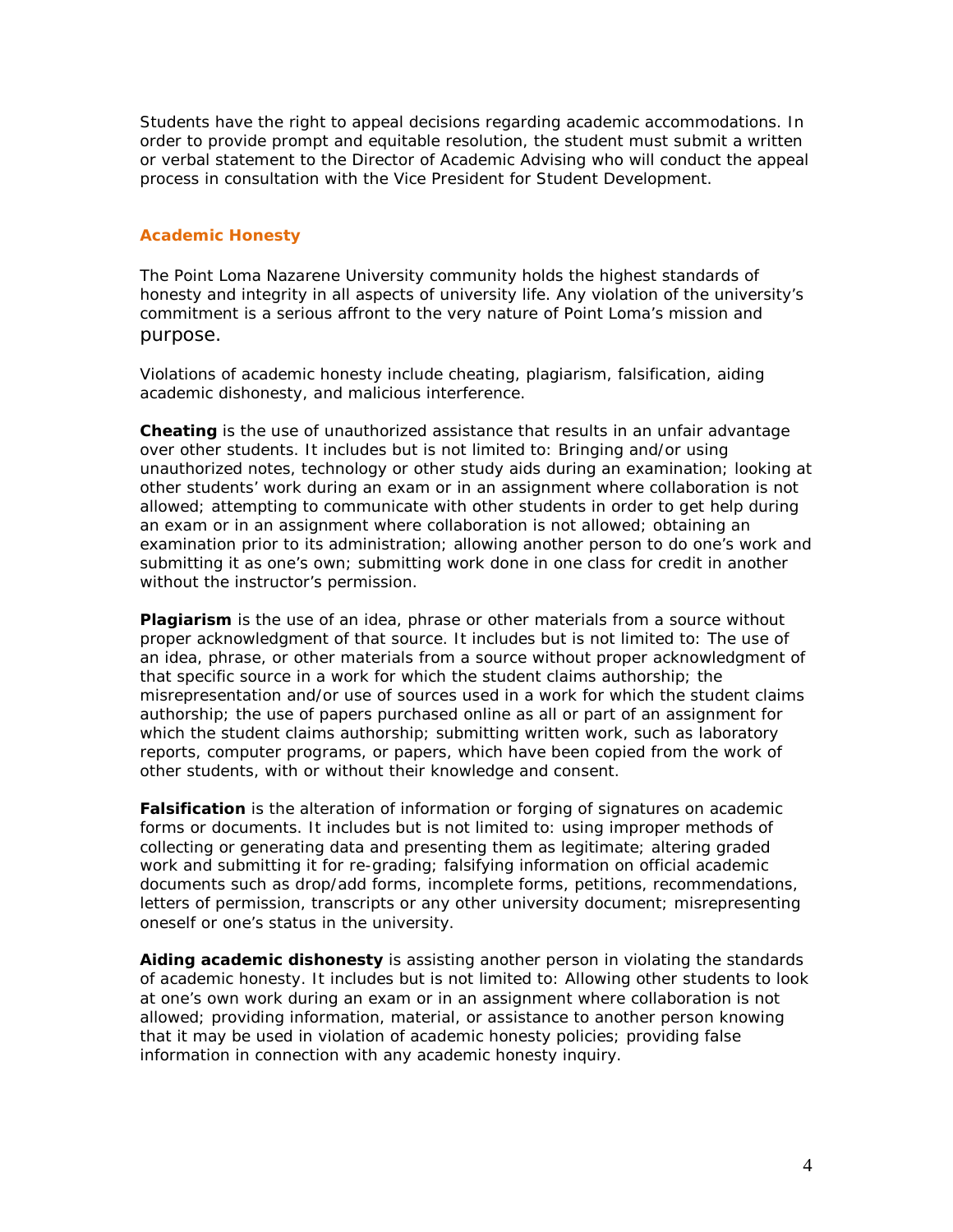**Malicious intent** is misuse of academic resources or interference with the legitimate academic work of other students. It includes but is not limited to: removing books, journals or pages of these from the library without formal checkout; hiding library materials; refusing to return reserve readings to the library; damaging or destroying the projects, lab or studio work or other academic product of fellow students.

A student remains responsible for the academic honesty of work submitted in PLNU courses and the consequences of academic dishonesty beyond receipt of the final grade in the class and beyond the awarding of the diploma. Ignorance of these catalog policies will not be considered a valid excuse or defense. Students may not withdraw from a course as a response to a consequence.

## **Response Procedure**

The following response procedure is recommended to faculty who discover a violation of academic honesty:

- 1. Fact-finding: The faculty member should attempt to speak or otherwise communicate informally with the student as a first step.
- 2. Communication of Consequence: Once the violation is discovered, the instructor should send a written communication to the student regarding the incident and the consequences. Instructors can give students an "F" on a specific assignment or an "F" in the course as a consequence of violations of academic honesty.
- 3. Internal Communication: The instructor should send a report of the incident to the department chair or school dean, the college dean, the Vice President for Student Development and the Vice Provost for Academic Administration. The report should include a description of the violation, the action taken, and evidence of the violation. The official record of the incident is maintained by the Office of the Vice President for Student Development.
- 4. Further action: Prior instances of misconduct under this or other student conduct policies should be considered in determining disciplinary action for a present violation. As the Vice President for Student Development and the appropriate college dean consult, if additional action seems necessary it would be taken after consultation with the reporting instructor and communicated in writing to the student. Depending upon the seriousness of the incident or pattern of incidents, further actions can include probation, suspension or expulsion.

## **Appeal Procedure**

The following appeal procedure should be used by a student who wishes to appeal consequences associated with a finding of academic dishonesty:

- 1. Instructor: The student should present a written appeal of the penalty to the instructor involved. The instructor should respond in writing, with a copy of the response also sent to the department chair.
- 2. Department Chair or School Dean: In the event that satisfactory resolution to the appeal is not achieved between the student and the instructor, the student may submit the appeal in writing to the department chair or school dean, who will review the appeal and send a written ruling to the student and instructor.
- 3. College Dean: Student appeals not resolved at the departmental or school level should be taken to the appropriate college dean for review. The college dean will review the appeal and send a written ruling to the student, instructor and department chair or school dean.